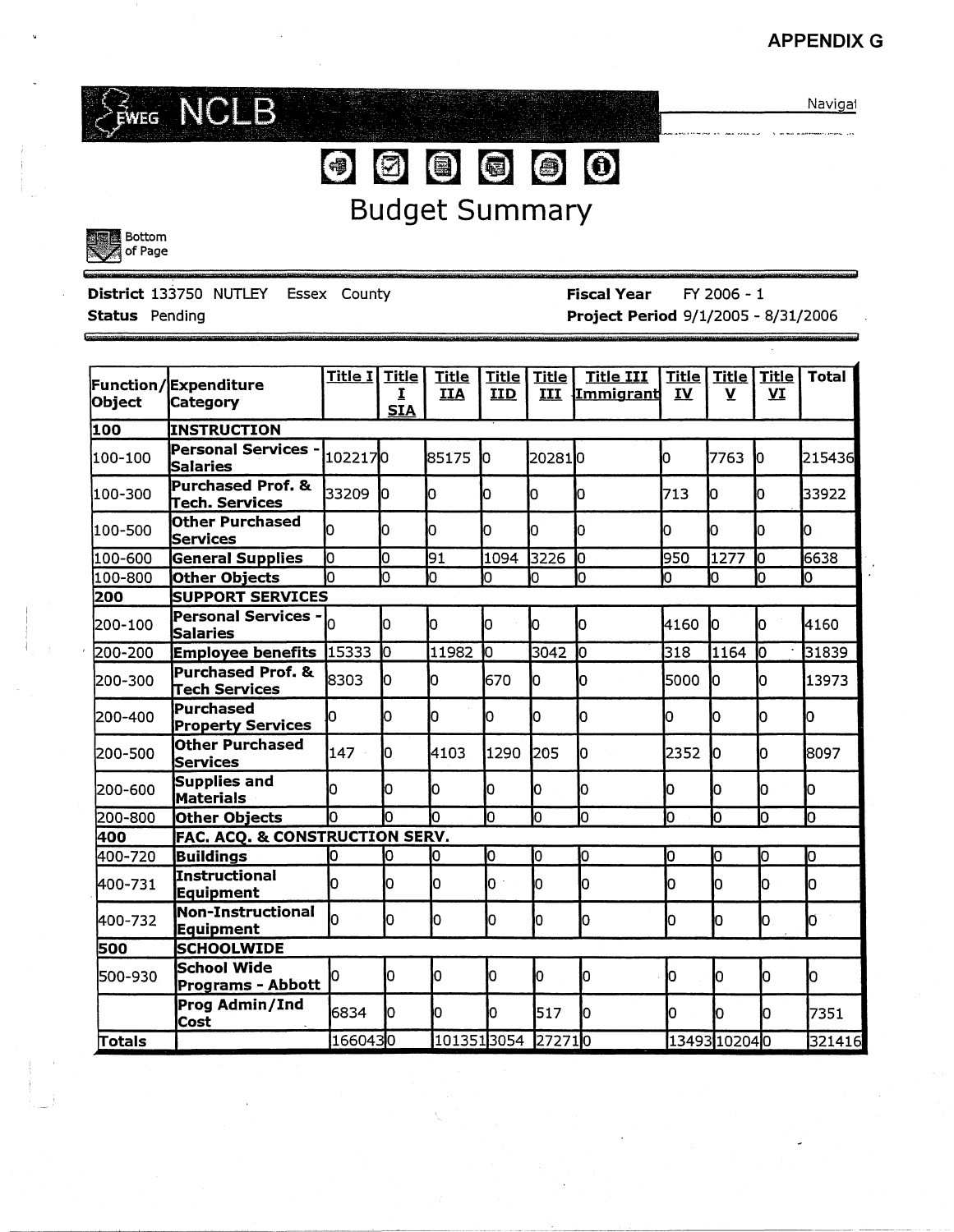### New Jersey Department of Education OFFICE OF VOCATIONAL - TECHNICAL, CAREER AND INNOVATIVE PROGRAMS Carl D. Perkins Vocational and Technical Education Act of 1998 and/or State Vocational Education FISCAL YEAR 2006 BUDGET **SUMMARY** FORM

#### DO NOT ALTER OR REPLICATE THIS FORM

A. CHECK ONE: \_\_\_\_\_\_\_ XX\_\_ SECONDARY \_\_\_\_\_\_\_\_\_ POSTSECONDARY

B. ELIGIBLE RECIPIENT: Nutley Nutley C. PROJECT NUMBER: 3750 -06

| D.                                                                | Е.                      | F.                   | G.                  | Η.           |
|-------------------------------------------------------------------|-------------------------|----------------------|---------------------|--------------|
| <b>EXPENDITURE CATEGORY</b>                                       | <b>FUNCTION</b>         | <b>PROGRAM COSTS</b> | <b>ADMIN. COSTS</b> | <b>TOTAL</b> |
|                                                                   | & OBJECT<br><b>CODE</b> |                      |                     | $(F + G)$    |
| <b>INSTRUCTION</b>                                                |                         |                      |                     |              |
| Personal Services - Salaries                                      | 100-100                 |                      |                     |              |
| Purchased Professional & Tech. Services                           | 100-300                 |                      |                     |              |
| <b>Other Purchased Services</b>                                   | 100-500                 | \$2,886              |                     | \$2,886      |
| <b>General Supplies</b>                                           | 100-600                 | \$15,049             |                     | \$15,049     |
| <b>Other Objects</b>                                              | 100-800                 |                      |                     |              |
| SUBTOTAL INSTRUCTION                                              |                         | \$17,935             |                     | \$17,935     |
| <b>SUPPORT SERVICES</b><br>Personal Services - Salaries           | 200-100                 |                      |                     |              |
| Personal Services-Employee Benefits                               | 200-200                 |                      |                     |              |
| Purchased Prof. & Tech. Services                                  | 200-300                 |                      |                     |              |
| Purchased Prof. Ed. Services                                      | 200-320                 |                      |                     |              |
| <b>Purchased Property Services</b>                                | 200-400                 |                      |                     |              |
| <b>Other Purchased Services</b>                                   | 200-500                 |                      |                     |              |
| Travel                                                            | 200-580                 |                      |                     |              |
| <b>Supplies and Materials</b>                                     | 200-600                 |                      | <b>\$930</b>        | \$930        |
| Other Objects                                                     | 200-800                 |                      |                     |              |
| <b>Indirect Costs</b>                                             | 200-860                 |                      |                     |              |
| SUBTOTAL-SUPPORT SERVICES                                         |                         |                      | \$930               | \$930        |
| <b>FAC ACQ &amp; CONSTRUCTION SERV</b><br><b>Buildings</b>        | 400-720                 |                      |                     |              |
| <b>Instructional Equipment</b>                                    | 400-731                 |                      |                     |              |
| Non-instructional Equipment                                       | 400-732                 |                      |                     |              |
| <b>SUBTOTAL-FACILITIES ACQUISITION</b><br>& CONSTRUCTION SERVICES |                         |                      |                     |              |
| School-wide Programs: Abbott                                      | 520-930                 |                      |                     |              |
| School-wide Programs: Non-Abbott                                  | 520-932                 |                      |                     |              |
| <b>TOTAL PROJECT EXPENDITURES</b>                                 |                         | \$18,865             |                     | \$18,865     |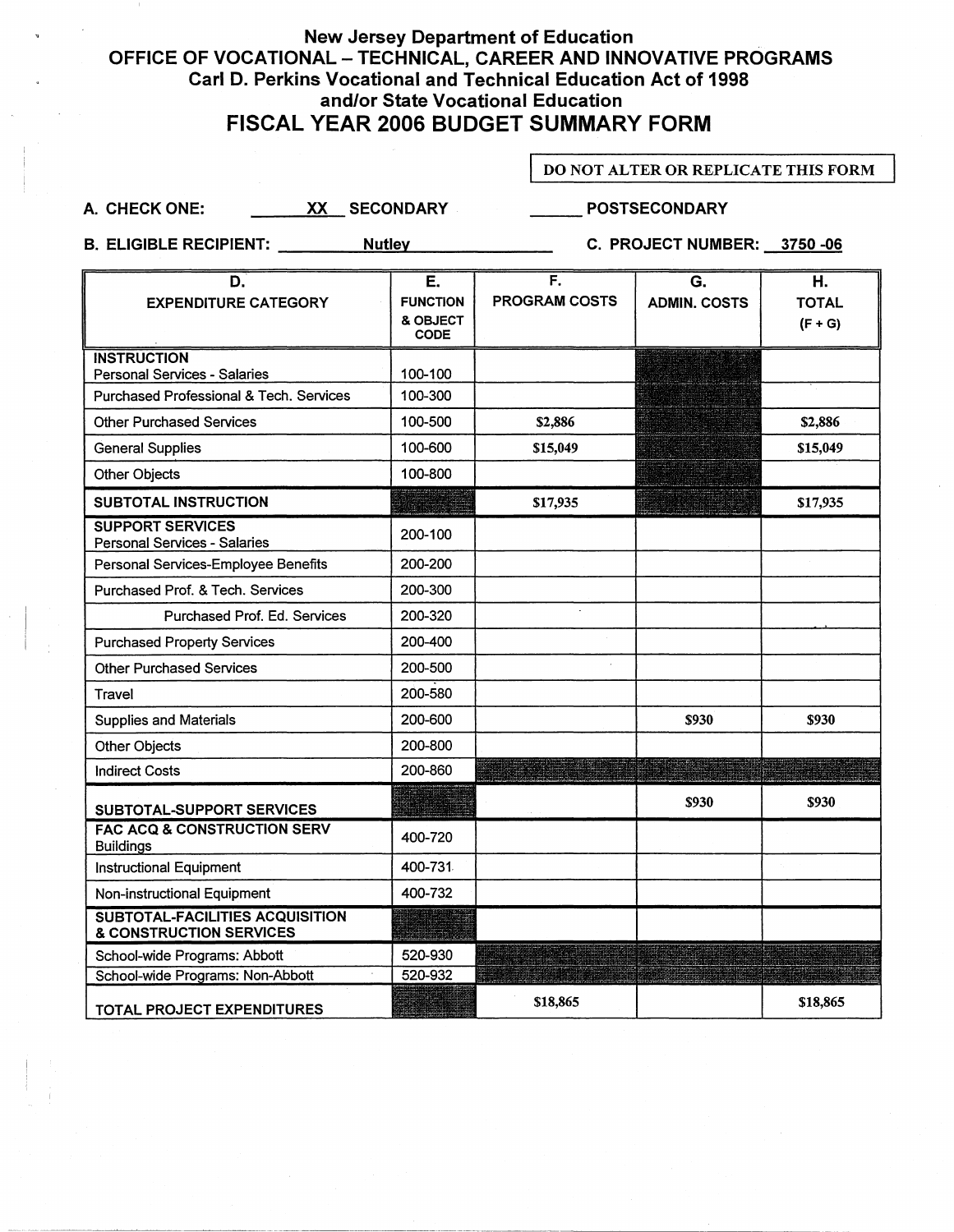

Navigation:

[ \_\_\_\_\_\_\_ .... ----... ·------··-- . ---- .. II

# Budget Summary

 $\bigcirc$ 

**@** @ 0

*J* 



| ______                |                                            |  |                                  |                                            |
|-----------------------|--------------------------------------------|--|----------------------------------|--------------------------------------------|
|                       |                                            |  |                                  |                                            |
|                       | <b>District 133750 NUTLEY Essex County</b> |  | <b>Fiscal Year</b> $CO 2005 - 1$ |                                            |
| <b>Status</b> Pending |                                            |  |                                  | <b>Project Period 9/1/2004 - 8/31/2005</b> |

| <b>Approved</b><br><b>Amount</b> |                  | <b>Expended</b><br>Amount | <b>Unexpended</b><br><b>Balance</b> | <b>Amount to be</b><br><b>Returned to</b><br><b>NJDOE</b> | Proposed<br>Carry-Over |  |
|----------------------------------|------------------|---------------------------|-------------------------------------|-----------------------------------------------------------|------------------------|--|
| <b>Title I</b>                   | 201529           | 195637                    | 5892                                |                                                           | 5892                   |  |
| <b>Title I SIA</b>               |                  |                           |                                     |                                                           |                        |  |
| <b>Title IIA</b>                 | 165644<br>163505 |                           | 2139                                |                                                           | 12139                  |  |
| $\ $ Title IID                   | 5149             | 4150                      | 1999                                |                                                           | 1999                   |  |
| Title III                        | 16065            | 15855                     | 210                                 |                                                           | 1210                   |  |
| $\ $ Title III Immigrant $\ 0\ $ |                  |                           |                                     |                                                           |                        |  |
| Title IV                         | 13963<br>8602    |                           | 5361                                |                                                           | 5361                   |  |
| Title V<br>51294<br>49856        |                  | 1438                      |                                     | 1438                                                      |                        |  |

| Object  | <b>Function/Expenditure</b><br><b>Category</b> | Title I                      | <b>Title</b><br><b>SIA</b> | <u>Title</u><br><b>IIA</b> | <b>Title</b><br><b>IID</b> | <b>Title</b><br>ш | <b>Title III</b><br><b>Immigrant</b> | <b>Title</b><br>IV | <b>Title</b><br>y | Title<br>VI | <b>Total</b> |
|---------|------------------------------------------------|------------------------------|----------------------------|----------------------------|----------------------------|-------------------|--------------------------------------|--------------------|-------------------|-------------|--------------|
| 100     | <b>INSTRUCTION</b>                             |                              |                            |                            |                            |                   |                                      |                    |                   |             |              |
| 100-100 |                                                | Personal Services - Salaries |                            |                            |                            |                   |                                      |                    |                   |             |              |
|         | Budget                                         | 1543640                      |                            | 526570                     |                            | 129260            |                                      | Ю.                 | 418620            |             | 261809       |
|         | Final Report<br>Expenditures                   | 154364 <b>1</b> 0            |                            | 526570                     |                            | 129260            |                                      | n                  | 418620            |             | 261809       |
|         | Carry-Over Budget                              | 2840                         |                            | Ю                          | O                          | O                 | IО                                   | Ю                  | O                 | Ю           | 2840         |
| 100-300 | Purchased Prof. & Tech. Services               |                              |                            |                            |                            |                   | A                                    |                    |                   |             |              |
|         | Budget                                         | 0                            |                            | 10                         | O                          | 10                | 10                                   | 850                | 10                | 10          | 850          |
|         | Final Report<br>Expenditures                   | 0                            |                            | Ю                          | 0                          |                   |                                      | ი                  |                   |             |              |
|         | Carry-Over Budget                              | Ю                            | Iо                         | Ю                          | 0                          | Ю                 | 10                                   | 10                 | Ю                 | 10          | 10           |
| 100-500 | <b>Other Purchased Services</b>                |                              |                            |                            |                            |                   |                                      |                    |                   |             |              |
|         | Budget                                         | 0                            | Ю                          | Ю                          | 3397                       | 10                | Iо                                   | Ю                  | IО                | 10          | 3397         |
|         | Final Report<br>Expenditures                   | o                            |                            | Ю                          | 3397                       | Ю                 |                                      | 0                  |                   |             | 3397         |
|         | Carry-Over Budget                              | Iо                           | lo                         | 10                         | O                          | Ю                 | Iо                                   | Ю                  | lO                | Ю           | Ю            |
| 100-600 | <b>General Supplies</b>                        |                              |                            |                            |                            |                   |                                      |                    |                   |             |              |
|         | Budget                                         | 4485                         | 10                         | 229                        | 233                        | 208               | Ю                                    | 5534               | 2057              | Ю           | 12746        |
|         | Final Report<br>Expenditures                   | 4485                         |                            |                            | 5                          | 206               |                                      | 2799               | 909               |             | 8404         |
|         |                                                |                              |                            |                            |                            |                   |                                      |                    |                   |             |              |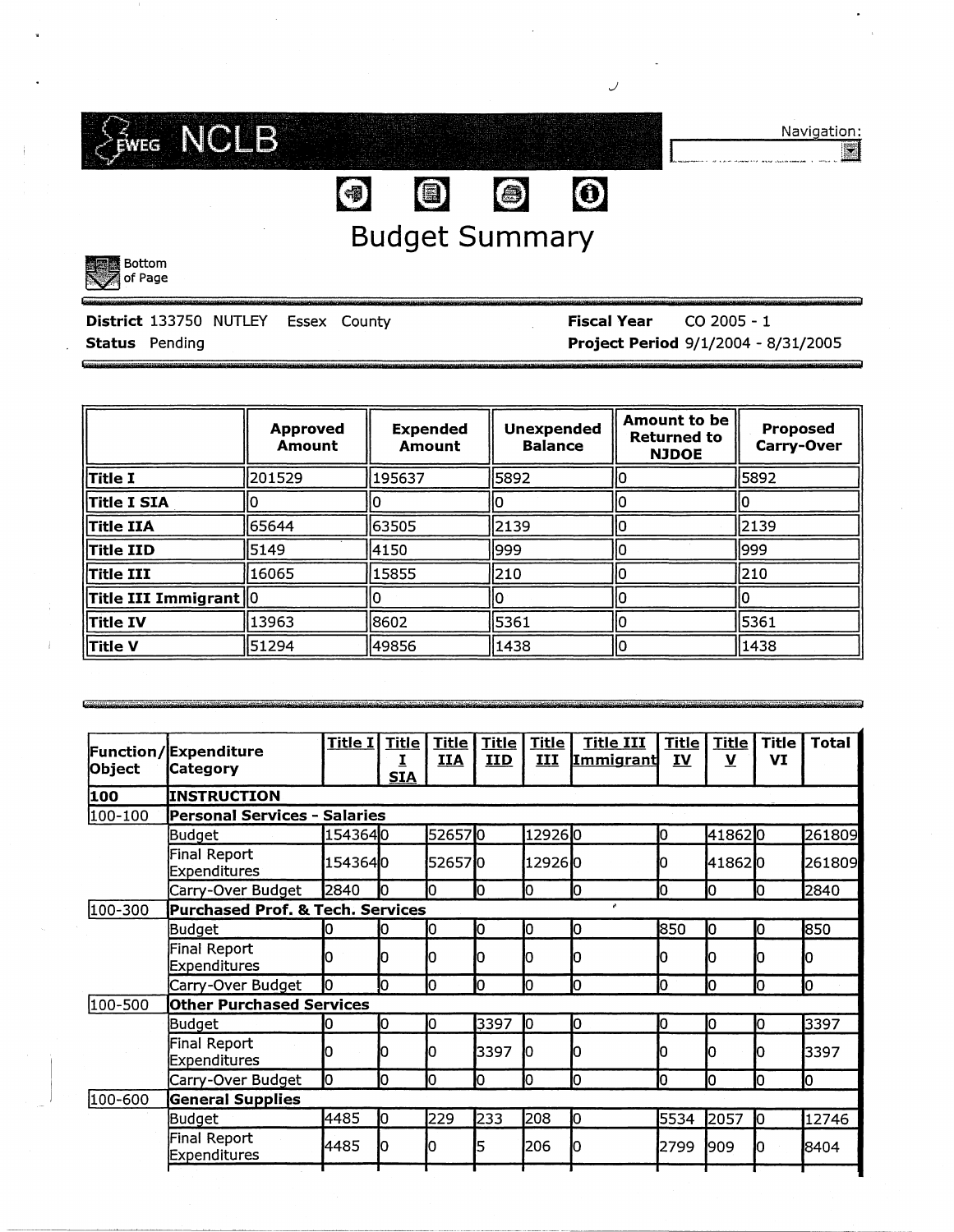|                | Carry-Over Budget                                              | 408        | lo.                  | lo.      | 939 | 210             | <b>l</b> o |                 | 1861 1131 0    |                 | 4549                    |
|----------------|----------------------------------------------------------------|------------|----------------------|----------|-----|-----------------|------------|-----------------|----------------|-----------------|-------------------------|
| 100-800        | Other Objects                                                  |            |                      |          |     |                 |            |                 |                |                 |                         |
|                | Budget                                                         | o          | O                    | 10       | Ю   | o               | lo         | 0               | O              | Ю               | Ю                       |
|                | Final Report                                                   | o          | 0                    | 10       | lO  | lо              | Iо         | 10              | Ю              | Iо              | 0                       |
|                | <b>Expenditures</b>                                            |            |                      |          |     |                 |            |                 |                |                 |                         |
|                | Carry-Over Budget                                              | Ю          | h                    | Iо       | lО  | lо              | Го         | O               | lо             | O               | lo                      |
| 200<br>200-100 | <b>SUPPORT SERVICES</b><br><b>Personal Services - Salaries</b> |            |                      |          |     |                 |            |                 |                |                 |                         |
|                | Budget                                                         | ю          | ю                    | lо       | Ю   | О               | lо         | 4480            | ю              | lо              | 4480                    |
|                | Final Report                                                   |            |                      |          |     |                 |            |                 |                |                 |                         |
|                | Expenditures                                                   | ю          | O                    | Iо       | ю   | Ю               | lо         | 4480            | lo.            | Ю               | 4480                    |
|                | Carry-Over Budget                                              | 1000       | h                    | o        | ю   | o               | Ю          | o               | o              | o               | 1000                    |
| 200-200        | <b>Employee benefits</b>                                       |            |                      |          |     |                 |            |                 |                |                 |                         |
|                | Budget                                                         | 23155      | $\mathbf{I}^{\circ}$ | 7899     | Ю   | 1939            | ю          | 343             | 5485           | Ю               | 38821                   |
|                | Final Report                                                   | 21849      | 10                   | 7399     | l0  | 1816            | Ю          | 343             | 5189           | 10              | 36596                   |
|                | Expenditures                                                   |            |                      |          |     |                 |            |                 |                |                 |                         |
|                | Carry-Over Budget                                              | 294        | l٥                   | lo       | lо  | lо              | o          | o               | o              | Iо              | 294                     |
| 200-300        | <b>Purchased Prof. &amp; Tech Services</b>                     |            |                      |          |     |                 |            |                 |                |                 |                         |
|                | Budget                                                         | 5500       | Ю                    | 750      | 200 | 100             | lо         | 750             | 500            | 10              | 7800                    |
|                | Final Report                                                   | 600        | Ю                    | 500      | O   | Iо              | lо         | 0               | 500            | Ю               | 1600                    |
|                | Expenditures                                                   |            |                      |          |     |                 | Ю          |                 | Ю              |                 |                         |
|                | Carry-Over Budget                                              | l0         | h                    | lо       | lо  | lо              |            | 3500            |                | lо              | 3500                    |
| 200-400        | <b>Purchased Property Services</b><br><b>Budget</b>            | lO         | lО                   | Iо       | lО  | o               | Ю          | o               | lо             | 10              | 10                      |
|                | Final Report                                                   |            |                      |          |     |                 |            |                 |                |                 |                         |
|                | Expenditures                                                   | Iо         | lO                   | lО       | lО  | Ю               | O          | 0               | Ю              | Ю               | Ю                       |
|                | Carry-Over Budget                                              | Iо         | Iо                   | lо       | o   | O               | Ю          | ю               | Ю              | o               | lо                      |
| 200-500        | <b>Other Purchased Services</b>                                |            |                      |          |     |                 |            |                 |                |                 |                         |
|                | Budget                                                         | 4000       | lо                   | 3174     | 800 | 250             | lо         | 1106            | 900            | lо              | 10230                   |
|                | Final Report                                                   | 4000       | lo.                  | 2945     | 740 | 349             | lо         | 980             | 1006           | Iо              | 10020                   |
|                | Expenditures                                                   |            |                      |          |     |                 |            |                 |                |                 |                         |
|                | Carry-Over Budget                                              | 1350       | ю                    | 1025     | 60  | Ō               | Ю          | O               | 307            | 10              | 2742                    |
| 200-600        | <b>Supplies and Materials</b>                                  |            |                      |          |     |                 |            |                 |                |                 |                         |
|                | <b>Budget</b>                                                  | 4701       | ю                    | 935      | 519 | 321             | Ю          | 900             | 490            | Ю               | 7866                    |
|                | Final Report<br>Expenditures                                   | 5015       | n                    | l4       | 18  | 237             | lо         | l0              | 390            | Ю               | 5654                    |
|                | Carry-Over Budget                                              | $\sqrt{2}$ | lо                   | $1114$ 0 |     | $\overline{10}$ | $\sqrt{2}$ | $\overline{10}$ | $\overline{0}$ | $\overline{10}$ | 1114                    |
| 200-800        | <b>Other Objects</b>                                           |            |                      |          |     |                 |            |                 |                |                 |                         |
|                | <b>Budget</b>                                                  | o          | Iо                   | lо       | lо  | ю               | Jо         | Ю               | Iо             | 10              | lо                      |
|                | <b>Final Report</b>                                            |            |                      |          |     |                 |            |                 |                |                 |                         |
|                | <b>Expenditures</b>                                            | l0         | lo.                  | O        | Ю   | 10              | Iо         | 10              | Ю              | Ю               | Iо                      |
|                | Carry-Over Budget                                              | <b>l</b> o | lо                   | lо       | lо  | Ю               | 10         | lо              | Ю              | $\overline{10}$ | $\overline{\mathsf{I}}$ |
| 400            | FAC. ACQ. & CONSTRUCTION SERV.                                 |            |                      |          |     |                 |            |                 |                |                 |                         |
| 400-720        | <b>Buildings</b>                                               |            |                      |          |     |                 |            |                 |                |                 |                         |
|                | Budget                                                         | o          | Iо                   | lо       | lo. | Ю               | ю          | 0               | lо             | 0               | Iо                      |
|                | <b>Final Report</b>                                            | lo.        | Ю                    | O        | lо  | Iо              | Iо         | Ю               | Iо             | lo.             | Iо                      |
|                | <b>Expenditures</b>                                            |            |                      |          |     |                 |            |                 |                |                 |                         |
|                | Carry-Over Budget                                              | h          | lo                   | Ю        | o   | lо              | o          | lо              | Ю              | o               | lo                      |
| 400-731        | <b>Instructional Equipment</b>                                 |            |                      |          |     |                 |            |                 |                |                 |                         |
|                | Budget                                                         | 10         | lо                   | lо       | lо  | lо              | lо         | O               | O              | 0               | Iо                      |
|                | <b>Final Report</b><br>Expenditures                            | O.         | $\sim$ 1<br>l0.      | 10       | Iо  | Iо              | Iо         | Ю               | Ю              | 10              | IО                      |
|                | Carry-Over Budget                                              | Ю          | lо                   | lо       | o   | lо              | lo         | O               | lo             | lо              | Iо                      |
| 400-732        | <b>Non-Instructional Equipment</b>                             |            |                      |          |     |                 |            |                 |                |                 |                         |
|                | Budget                                                         | 0          | 10                   | Ю        | lо  | lо              | Jо         | Ю               | 10             | 0               | lо                      |
|                |                                                                |            |                      |          |     |                 |            |                 |                |                 |                         |
|                |                                                                |            |                      |          |     |                 |            |                 |                |                 |                         |

 $\frac{1}{\sqrt{2}}\sum_{i=1}^{n-1}\frac{1}{\sqrt{2}}\left(\frac{1}{\sqrt{2}}\right)^{i}$ 

 $\frac{1}{2}$  ,  $\frac{1}{2}$ 

 $\frac{1}{2}$ 

 $\langle \cdot \rangle$ 

 $\label{eq:2.1} \mathcal{P}=\left\{ \mathbb{E}_{\mathbf{a}}\left[ \mathcal{P}^{\mathcal{A}}\right] \right\} ^{\mathcal{A}}\left\{ \mathbb{E}_{\mathbf{a}}\left[ \mathcal{P}^{\mathcal{A}}\right] \right\} ^{\mathcal{A}}$ 

 $\epsilon$ 

 $\sim$ r $^{\circ}$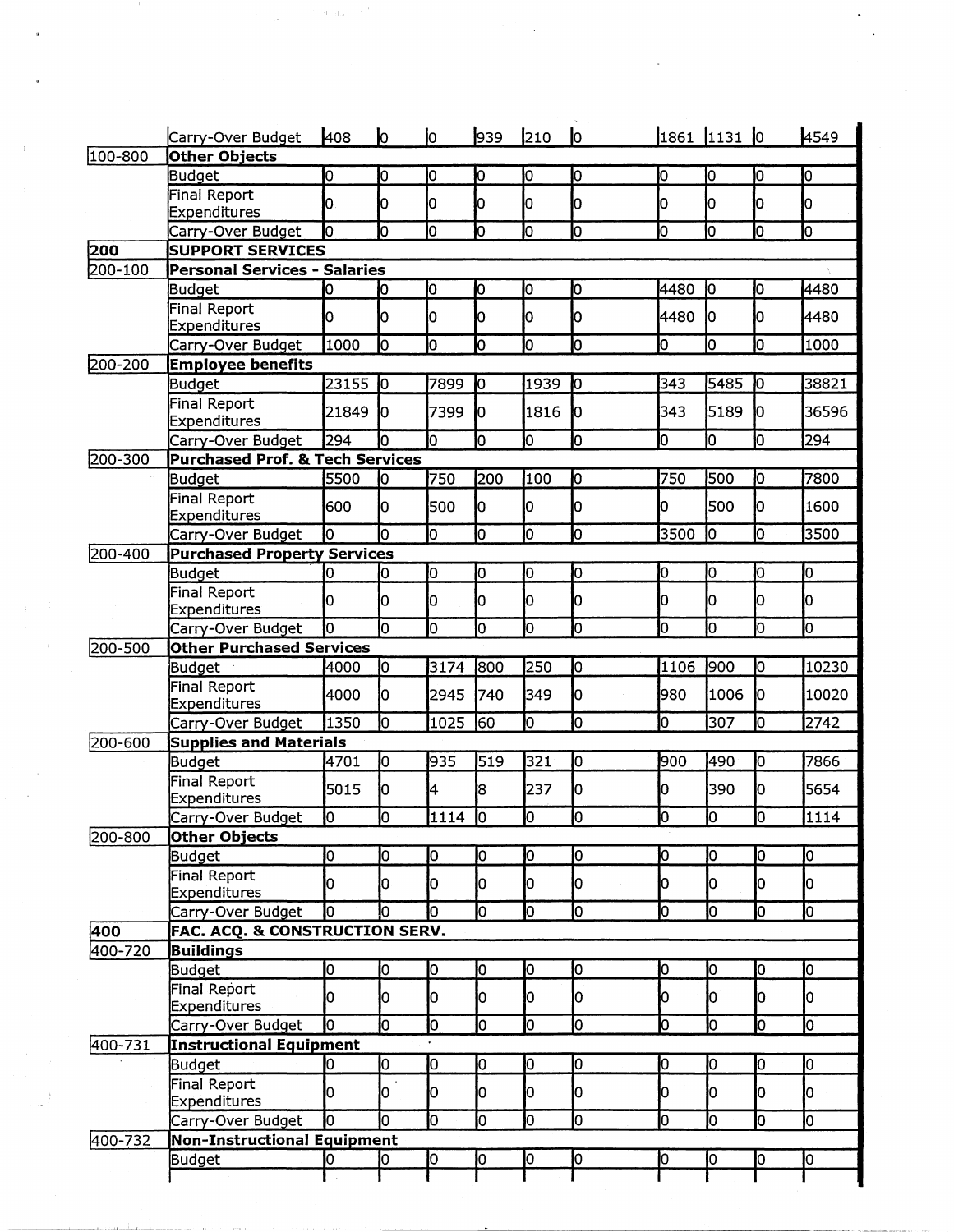|         | Final Report<br>Expenditures  |         |    | 10         | Ю   |        |    | Ю    |               |   | Ю      |  |
|---------|-------------------------------|---------|----|------------|-----|--------|----|------|---------------|---|--------|--|
|         | Carry-Over Budget             | Ю       | Ю  | 10         | Ю   | Ю      | 10 | Ю    | 10            |   | 10     |  |
| 500     | <b>SCHOOLWIDE</b>             |         |    |            |     |        |    |      |               |   |        |  |
| 500-930 | School Wide Programs - Abbott |         |    |            |     |        |    |      |               |   |        |  |
|         | Budget                        | 0       |    | 10         | 10  | 10     | Ю  | 10   | Ю             |   | 0      |  |
|         | Final Report<br>Expenditures  |         | Ю  | 10         |     |        |    |      |               |   | Ю      |  |
|         | Carry-Over Budget             | 10      | Ю  | Ю          | 10  | 10     | 10 | 10   | 10            | Ю | Ю      |  |
|         | <b>Prog Admin/Ind Cost</b>    |         |    |            |     |        |    |      |               |   |        |  |
|         | Budget                        | 5324    | Ю  | 10         | 10  | 321    | 10 | 10   | 10            |   | 5645   |  |
|         | Final Report<br>Expenditures  | 5324    |    | O          |     | 321    |    |      |               |   | 5645   |  |
|         | Carry-Over Budget             | Ю       | IО | 0          | O   |        | 10 | Ю    | 10            |   | 10     |  |
| Totals  |                               |         |    |            |     |        |    |      |               |   |        |  |
|         | Budget                        | 2015290 |    | 65644 5149 |     | 160650 |    |      | 13963 51294 0 |   | 353644 |  |
|         | Final Report<br>Expenditures  | 1956370 |    | 635054150  |     | 158550 |    | 8602 | 4985610       |   | 337605 |  |
|         | Carry-Over Budget             | 5892    |    | 2139       | 999 | 210    | Ю  | 5361 | 1438          | Ю | 16039  |  |

 $\sim$ 

 $\mathcal{A}^{\mathcal{A}}$ 

 $\mathcal{F}_{\mu\nu}$ 

 $\sim$   $\sim$ 

 $\frac{1}{2}$ 

 $\mathcal{A}_\mathcal{I}$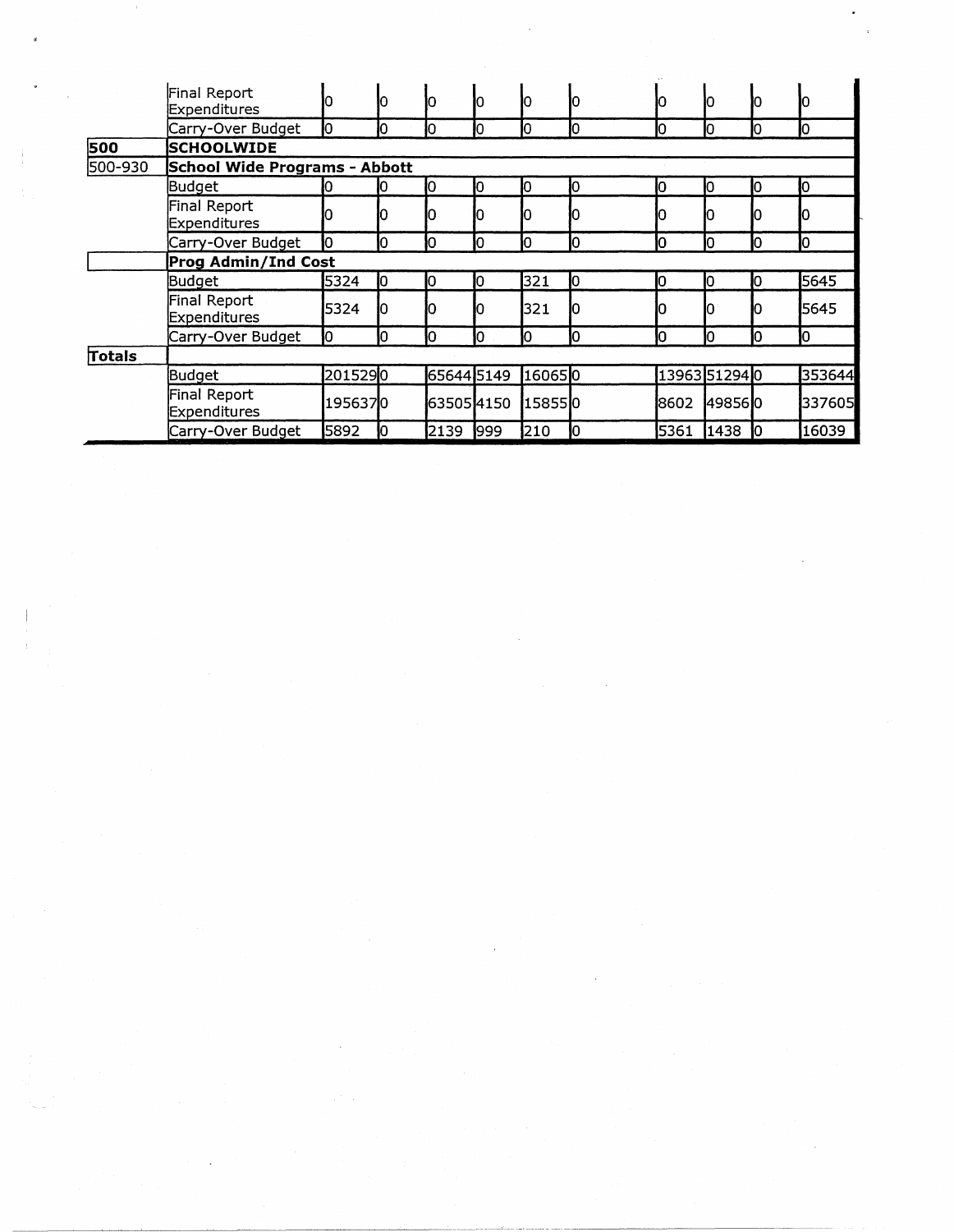

Navigation:

<u>ia</u>

 $\overline{\phantom{0}}$ 



•-- -p

District 133750 NUTLEY Essex County Status Pending **Project Period 9/1/2004 - 8/31/2005** 

---··----·

Fiscal Year CO 2005 - 1

.. -5 -

I...\_ .... -

New Jersey Department of Education

Switch to Preschool

Individuals with Disabilities Education Act, Part B Basic (Ages 3-21) Application Final Report/Carry-Over Application

Budget Summary Carry-Over

co **2005** - <sup>1</sup>

Help

| Function/<br><b>Object</b> | <b>Expenditure Category</b>                | Carry-Over<br><b>Proposed Budget</b> |                               |
|----------------------------|--------------------------------------------|--------------------------------------|-------------------------------|
| 100                        | <b>INSTRUCTION</b>                         |                                      |                               |
| 100-100                    | Personal Services - Salaries               | 0                                    | 100-100 View/Edit             |
| 100-300                    | <b>Purchased Prof. &amp; Tech Services</b> | Ю                                    | 100-300 View/Edit             |
| 100-500                    | <b>Other Purchased Services</b>            | lO                                   | 100-500 VrewlEdit             |
| 100-600                    | <b>General Supplies</b>                    | 8594                                 | 100-600 VIEWEGT               |
| 100-800                    | Other Objects                              | 0                                    | 100-800 View/Edit             |
| 200                        | <b>SUPPORT SERVICES</b>                    |                                      |                               |
| 200-100                    | Personal Services - Salaries               | 1014                                 | 200-100 View/Edit             |
| 200-200                    | <b>Employee Benefits</b>                   | 78                                   | 200-200 Vrew/Edit             |
| 200-300                    | Purchased Prof. & Tech. Services           | Ю                                    | 200-300 View/Edit             |
| 200-400                    | <b>Purchased Property Services</b>         | Ю                                    | 200-400 View/Edit             |
| 200-500                    | Other Purchased Services                   | 10                                   | 200-500 View/Edit             |
| 200-600                    | <b>Supplies and Materials</b>              | 0                                    | 200-600 View/Edit             |
| 200-860                    | lIndirect Cost                             | O                                    |                               |
| 400                        | FAC ACQ. & CONSTRUCTION SERV.              |                                      |                               |
| 400-731                    | Instructional Equipment                    | 0                                    | 400-731 View/Edit             |
| 400-732                    | Non Instructional Equipment                | O                                    | 400-762 ViewiEchc             |
| 520                        | <b>OTHER</b>                               |                                      |                               |
| 520-930                    | <b>Schoolwide Programs: Abbott</b>         | 0                                    |                               |
|                            | TOTAL                                      | 9686                                 |                               |
|                            | <b>Carry-Over Amount Available</b>         | 9686                                 | <b>Einal Report View/Edit</b> |
|                            | <b>Difference</b>                          | 0                                    |                               |